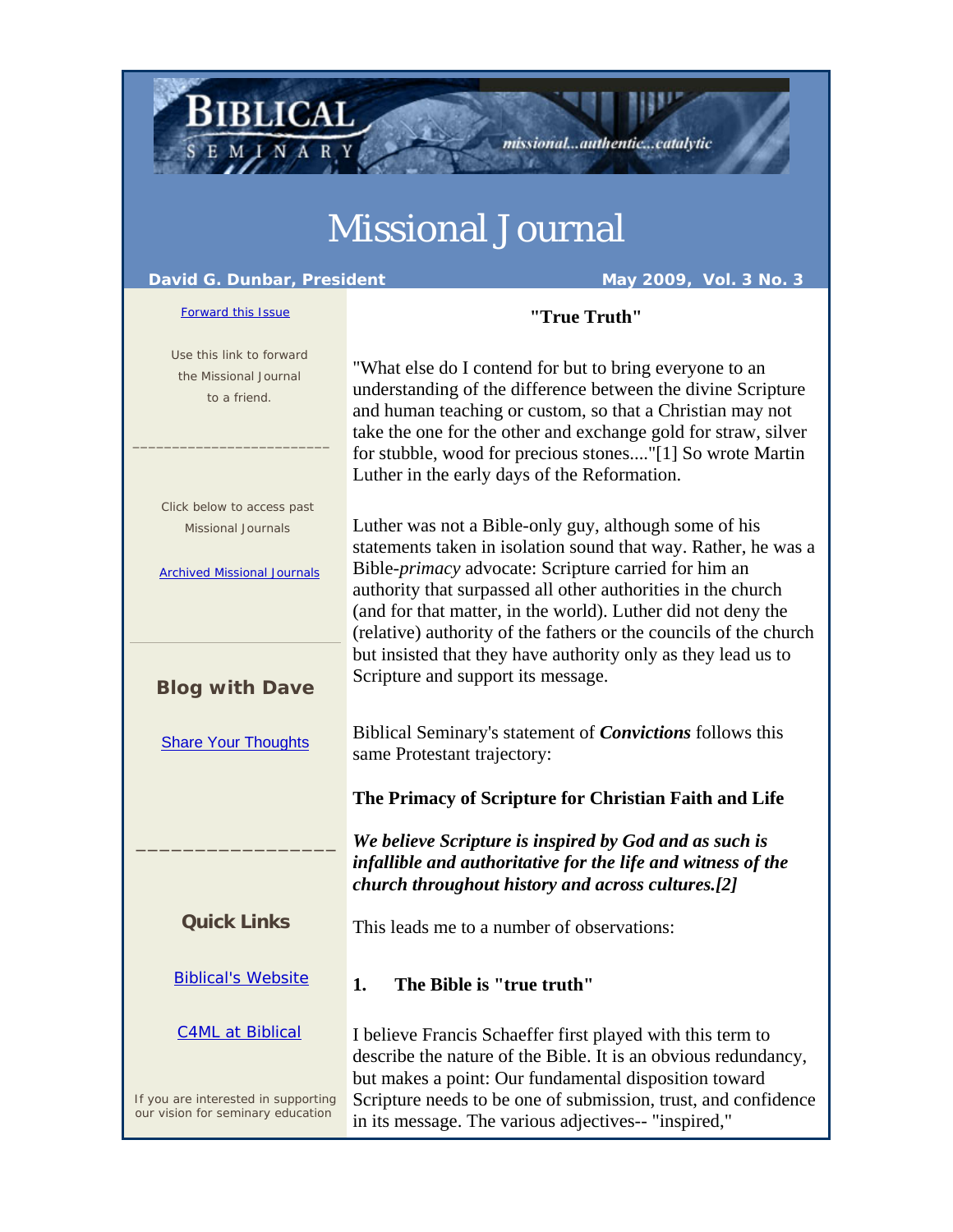click below

Institutional Advancement

Planned Giving

 $\mathcal{L}=\mathcal{L}=\mathcal{L}=\mathcal{L}=\mathcal{L}=\mathcal{L}=\mathcal{L}=\mathcal{L}=\mathcal{L}=\mathcal{L}=\mathcal{L}=\mathcal{L}=\mathcal{L}=\mathcal{L}=\mathcal{L}=\mathcal{L}=\mathcal{L}=\mathcal{L}=\mathcal{L}=\mathcal{L}=\mathcal{L}=\mathcal{L}=\mathcal{L}=\mathcal{L}=\mathcal{L}=\mathcal{L}=\mathcal{L}=\mathcal{L}=\mathcal{L}=\mathcal{L}=\mathcal{L}=\mathcal{L}=\mathcal{L}=\mathcal{L}=\mathcal{L}=\mathcal{L}=\mathcal{$ 

copyright © 2007 David G. Dunbar

"infallible," "authoritative"--are all designed to point to this "true truth." In the paragraphs explaining this conviction, we actually adopted the additional statement from the 1974 Lausanne Covenant[3] stating that Scripture is "without error in all that it affirms." None of this discussion is new to Biblical Seminary or to a large part of evangelicalism. However, we do feel the need to affirm our commitment to the "true truth" of the Bible for two reasons:

 1) We hear in many quarters today what is sometimes described as a "hermeneutic of suspicion." It is an attitude which says, "Guilty until proven innocent." Although this often manifests itself as a general questioning of any and all authority, it is sometimes focused particularly on the Bible. Our "**Conviction**" makes it clear that our faculty and board want no part of that mentality. My faculty colleague John Franke is fond of saying, "The problem is not with the Bible but with us!"

 2) Commitment to the missional church movement means we are deeply involved in re-examining what Scripture says about the nature of God's kingdom, the Gospel, the church, and a host of related issues. This is unsettling for some people and sometimes leads to the misunderstanding that we are ignoring or subverting what the Bible teaches. On the contrary! We are trying to be open to having our interpretations corrected by the Word of God. I sometimes ask my students whether they can distinguish (at least in theory) between what the Bible says and what they *think* it says. Without this distinction, we can never be corrected or reformed by the Word.

## **2. The Bible is the story of God's mission**

I received a question recently from a pastor who was one of my students years ago. He asked,"Dave, how have your views changed since I had you in class? Can I still use my notes from your systematic theology class?" Humor aside, these are important questions, particularly because in my last article I stated that, from a missional perspective, "*everything changes*."[4] First let me respond by reaffirming what I said a few paragraphs back: the Bible is God's "true truth" for us. It is the living and life-giving Word. That has not changed. What has changed is the way my faculty colleagues and I *read* the text.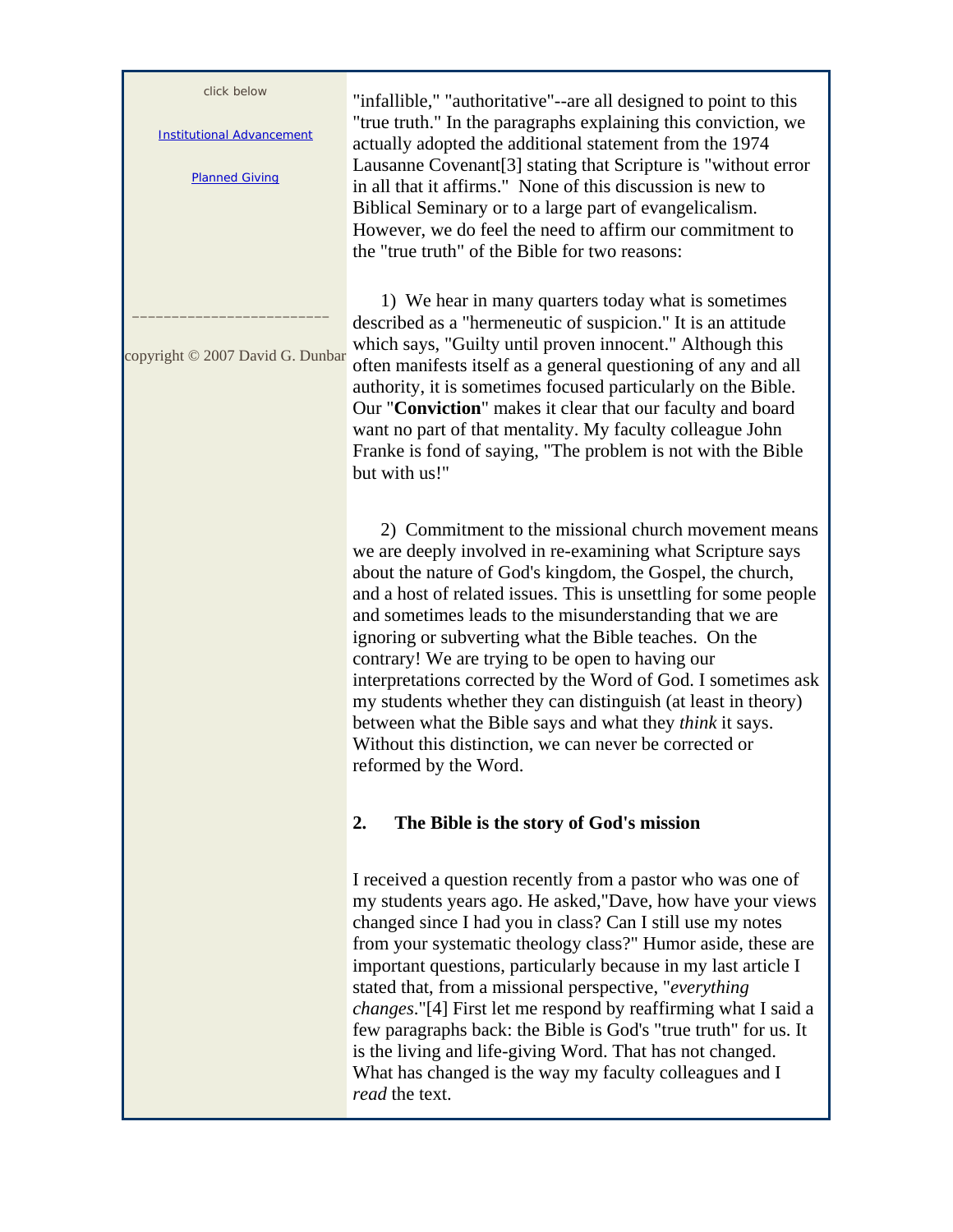1) Scripture as story

Christians read the Bible in a variety of ways, some helpful and some less so. Some read it primarily as a law book full of rules and regulations. This approach quickly turns the Good News into bad news. Some read the Bible as a how-to manual for getting through life successfully--which unfortunately then makes Scripture primarily about us rather than about God. Still others read it as a scientific treatise or simply a curious piece of ancient literature.[5]

Reading the Bible like this misses the fact that the Bible is primarily a story about God's mission: What God has done, is doing, and will do to reconcile creation to himself through Jesus Christ. When I say "story" I am not suggesting that it is fiction, or folk lore, or a fairy tale. But it does have major and minor characters and a plot with a beginning, middle, and end. In short, it is a narrative.

This is a story that is going somewhere, and it invites us to come along on the journey. It is a drama that has been developing for centuries, with the Three-in-One God as the central actor, while we are summoned on stage to play a supporting role as God's missionary people.

Recently Christopher Wright produced a massive volume in which he describes a missional reading of the Bible. He likens his hermeneutical approach to a map that can guide us through unknown or unexplored territory. No map provides all the details encountered by a traveler. But a useful map provides necessary markers to keep the traveler from getting lost. Says Wright: "The more I have attempted to use (or stimulate others to use) a missional map of the Bible, oriented fundamentally to the mission of God, the more it seems that not only do the major features of the landscape stand out clearly but also other less well-trodden paths and less scenic scholarly tourist attractions turn out to have surprising and fruitful connections with the main panorama."[6]

My own experience with a missional reading of the Bible confirms what Wright says. I find myself observing aspects of the biblical text that I had not noticed before, while familiar passages take on new significance.

2) Scripture as a collection of stories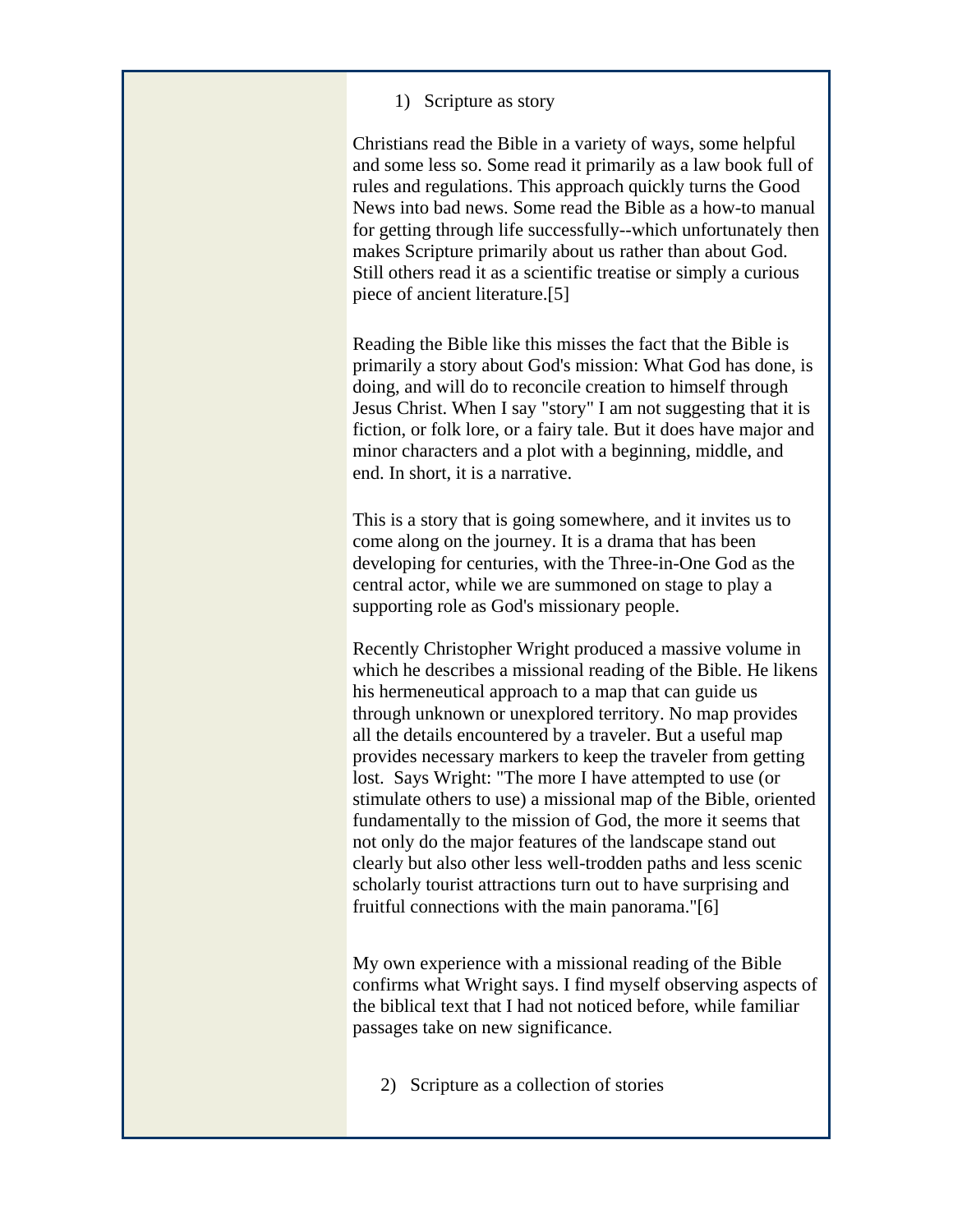Scot McKnight recently used the online encyclopedia Wikipedia as a metaphor of the Bible. He says the over-all "story" is made up of many smaller wiki-stories that offer development and perspective on the "One Story." "None of the wiki-stories is final; none of them is comprehensive; none of them is absolute; none of them is exhaustive. Each of them tells a *true story of that Story*."[7]

One characteristic of these stories is that, much like real life, they are "messy." By that I mean they have unexpected twists and turns, surprising characters and comments, and details that do not seem to fit the "One Story." This brings me back to the question raised by my former student: How have I personally changed?

I used to read the Bible primarily as a collection of texts intended to be collated, sifted, and synthesized to present a logical "system" of religious truth. That is why I was particularly attracted to systematic theology as a teaching profession. And I was a Calvinist because I thought they did the best job synthesizing the texts.

Much of what I learned (and, I hope, taught) was true and helpful from this perspective. But I think much was missed. Today I still consider myself a Calvinist or Reformed theologian, but I am less confident about my ability to make the difficult pieces of the Bible "fit" the system. Now I am more concerned about listening to each part of the text and asking, "How does this part of the Story help me understand what God is up to in the world and what he is calling us to be and do?"

What God is up to is reclaiming, reconciling, and restoring creation through Jesus who is the New Adam, the descendant of Abraham, and the heir of David's throne. The Old Testament sets the stage for the appearance of the longexpected king. The New Testament presents Jesus as the one who, by his death, resurrection, and ultimate return, victoriously fulfills the mission of God.

3) God's story and my story

Reading the Bible from this perspective is transformative. The narcissism of Western culture teaches us that we are the central players in our individual life-stories.[8] Other persons